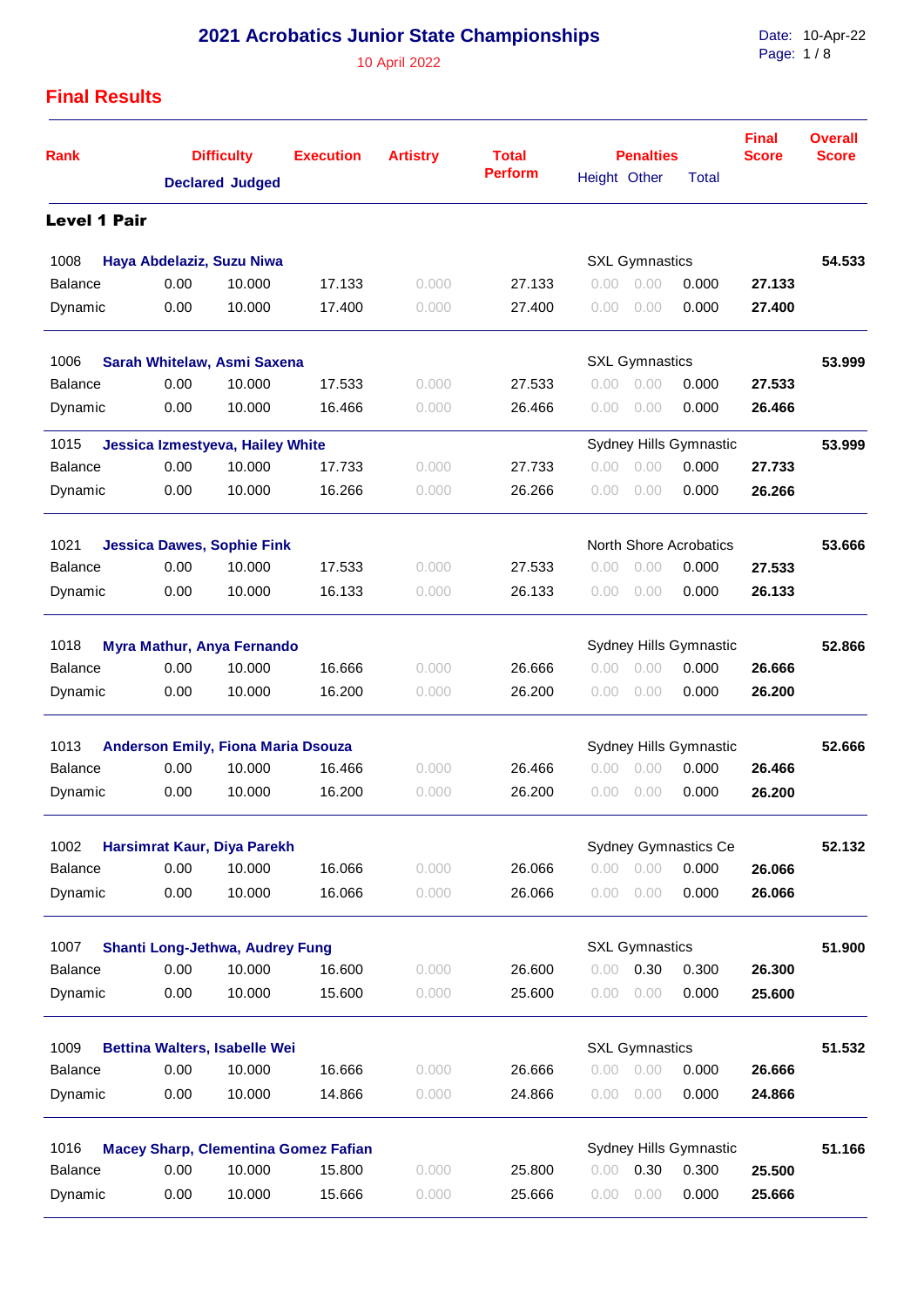10 April 2022

Date: Page: 10-Apr-22 2 / 8

| <b>Rank</b>                                    |      | <b>Difficulty</b>                         | <b>Execution</b>                        | <b>Artistry</b> | <b>Total</b>   |              | <b>Penalties</b>       |                              | <b>Final</b><br><b>Score</b> | <b>Overall</b><br><b>Score</b> |
|------------------------------------------------|------|-------------------------------------------|-----------------------------------------|-----------------|----------------|--------------|------------------------|------------------------------|------------------------------|--------------------------------|
|                                                |      | <b>Declared Judged</b>                    |                                         |                 | <b>Perform</b> | Height Other |                        | <b>Total</b>                 |                              |                                |
| 1020                                           |      | <b>Phyllis Tran, Tanisha Kumar</b>        |                                         |                 |                |              |                        | Sydney Hills Gymnastic       |                              | 50.733                         |
| <b>Balance</b>                                 | 0.00 | 10.000                                    | 15.800                                  | 0.000           | 25.800         | 0.00         | 0.00                   | 0.000                        | 25.800                       |                                |
| Dynamic                                        | 0.00 | 10.000                                    | 14.933                                  | 0.000           | 24.933         | 0.00         | 0.00                   | 0.000                        | 24.933                       |                                |
| 1019                                           |      |                                           | Oviya Sooriyakumaran, Surabhi Subbaraya |                 |                |              |                        | Sydney Hills Gymnastic       |                              | 50.466                         |
| <b>Balance</b>                                 | 0.00 | 10.000                                    | 14.800                                  | 0.000           | 24.800         | 0.00         | 0.00                   | 0.000                        | 24.800                       |                                |
| Dynamic                                        | 0.00 | 10.000                                    | 15.666                                  | 0.000           | 25.666         | 0.00         | 0.00                   | 0.000                        | 25.666                       |                                |
| 1005<br><b>Maci Mclintock, Alexia Asonitis</b> |      |                                           |                                         |                 |                |              |                        | Sydney Gymnastics Ce         |                              | 50.000                         |
| Balance                                        | 0.00 | 10.000                                    | 15.000                                  | 0.000           | 25,000         | 0.00         | 0.00                   | 0.000                        | 25.000                       |                                |
| Dynamic                                        | 0.00 | 10.000                                    | 15.000                                  | 0.000           | 25,000         | 0.00         | 0.00                   | 0.000                        | 25,000                       |                                |
| 1010                                           |      | <b>Halle Greentree, Keely Mobbs</b>       |                                         |                 |                |              |                        | <b>United Gymnastics Aca</b> |                              | 49.933                         |
| <b>Balance</b>                                 | 0.00 | 10.000                                    | 15.800                                  | 0.000           | 25,800         | 0.00         | 0.00                   | 0.000                        | 25.800                       |                                |
| Dynamic                                        | 0.00 | 10.000                                    | 14.133                                  | 0.000           | 24.133         | 0.00         | 0.00                   | 0.000                        | 24.133                       |                                |
| 1017                                           |      | Mai Nguyen, Teodora Curcic                |                                         |                 |                |              | Sydney Hills Gymnastic |                              | 49.766                       |                                |
| <b>Balance</b>                                 | 0.00 | 10.000                                    | 15.066                                  | 0.000           | 25.066         | 0.00         | 0.00                   | 0.000                        | 25.066                       |                                |
| Dynamic                                        | 0.00 | 10.000                                    | 15.200                                  | 0.000           | 25.200         | 0.00         | 0.50                   | 0.500                        | 24.700                       |                                |
| 1011                                           |      | Roxy Howarde, Georgia Lake                |                                         |                 |                |              |                        | United Gymnastics Aca        |                              | 49.733                         |
| <b>Balance</b>                                 | 0.00 | 10.000                                    | 15.800                                  | 0.000           | 25.800         | 0.00         | 0.00                   | 0.000                        | 25.800                       |                                |
| Dynamic                                        | 0.00 | 10.000                                    | 13.933                                  | 0.000           | 23.933         | 0.00         | 0.00                   | 0.000                        | 23.933                       |                                |
| 1004                                           |      | Sophia Silverio, Aria Hernandez           |                                         |                 |                |              |                        | <b>Sydney Gymnastics Ce</b>  |                              | 49.433                         |
| <b>Balance</b>                                 | 0.00 | 10.000                                    | 14.133                                  | 0.000           | 24.133         | 0.00         | 0.90                   | 0.900                        | 23.233                       |                                |
| Dynamic                                        | 0.00 | 10.000                                    | 16.200                                  | 0.000           | 26.200         | 0.00         | 0.00                   | 0.000                        | 26.200                       |                                |
| 1012                                           |      | <b>Ava Thompson, Lily Hourn</b>           |                                         |                 |                |              |                        | United Gymnastics Aca        |                              | 48.599                         |
| <b>Balance</b>                                 | 0.00 | 10.000                                    | 15.333                                  | 0.000           | 25.333         | 0.00         | 0.00                   | 0.000                        | 25.333                       |                                |
| Dynamic                                        | 0.00 | 10.000                                    | 13.266                                  | 0.000           | 23.266         | 0.00         | 0.00                   | 0.000                        | 23.266                       |                                |
| 1014                                           |      | <b>Jaxo-May Spurling, Maya Jenkins</b>    |                                         |                 |                |              |                        | Sydney Hills Gymnastic       |                              | 48.533                         |
| <b>Balance</b>                                 | 0.00 | 10.000                                    | 14.333                                  | 0.000           | 24.333         | 0.00         | 0.00                   | 0.000                        | 24.333                       |                                |
| Dynamic                                        | 0.00 | 10.000                                    | 14.200                                  | 0.000           | 24.200         | 0.00         | 0.00                   | 0.000                        | 24.200                       |                                |
| 1022                                           |      | <b>Margaret Frances Reyes, Rosey Chen</b> |                                         |                 |                |              |                        | Sydney Gymnastics Ce         |                              | 46.933                         |
| <b>Balance</b>                                 | 0.00 | 10.000                                    | 13.933                                  | 0.000           | 23.933         | 0.00         | 0.60                   | 0.600                        | 23.333                       |                                |
| Dynamic                                        | 0.00 | 10.000                                    | 13.600                                  | 0.000           | 23.600         | 0.00         | 0.00                   | 0.000                        | 23.600                       |                                |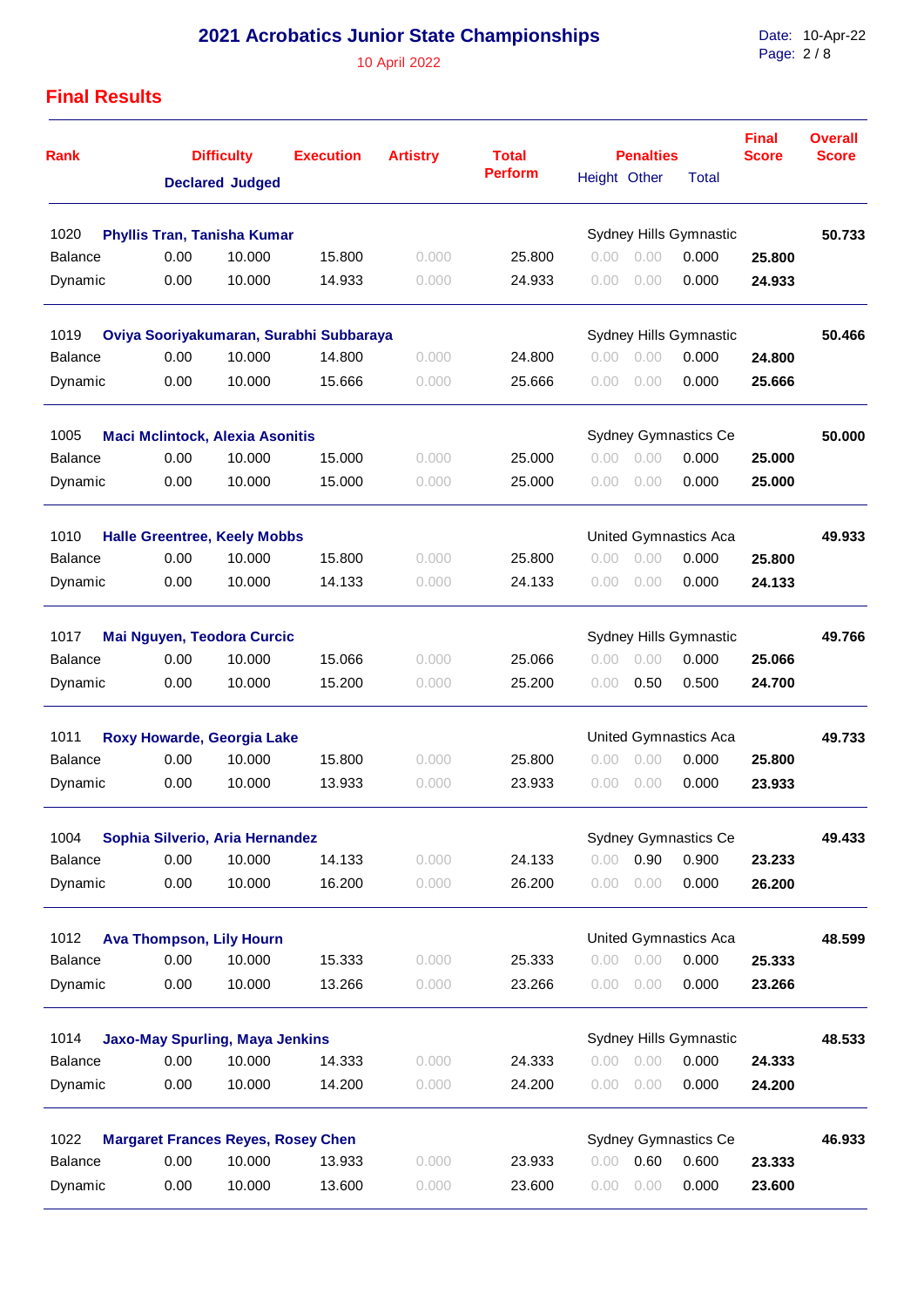10 April 2022

Date: Page: 10-Apr-22 3 / 8

| <b>Rank</b>                                                                          |      | <b>Difficulty</b>      | <b>Execution</b>                               | <b>Artistry</b>                                                  | <b>Total</b>   |                | <b>Penalties</b>      |                        | <b>Final</b><br><b>Score</b> | <b>Overall</b><br><b>Score</b> |
|--------------------------------------------------------------------------------------|------|------------------------|------------------------------------------------|------------------------------------------------------------------|----------------|----------------|-----------------------|------------------------|------------------------------|--------------------------------|
|                                                                                      |      | <b>Declared Judged</b> |                                                |                                                                  | <b>Perform</b> | Height Other   |                       | Total                  |                              |                                |
| <b>Level 1 Trio</b>                                                                  |      |                        |                                                |                                                                  |                |                |                       |                        |                              |                                |
| 1302                                                                                 |      |                        | Ella Aydin, Emma Thomson, Isabella Coull       |                                                                  |                |                |                       | North Shore Acrobatics |                              | 52,800                         |
| <b>Balance</b>                                                                       | 0.00 | 10.000                 | 16.400                                         | 0.000                                                            | 26.400         | 0.00           | 0.00                  | 0.000                  | 26.400                       |                                |
| Dynamic                                                                              | 0.00 | 10.000                 | 16.400                                         | 0.000                                                            | 26.400         | 0.00           | 0.00                  | 0.000                  | 26.400                       |                                |
| 1308<br>Sydney Hills Gymnastic<br>Tina Kiaiefar, Alexandra Saulnier, Sophia Faulkner |      |                        |                                                |                                                                  |                |                |                       |                        | 52,500                       |                                |
| <b>Balance</b>                                                                       | 0.00 | 10.000                 | 16.400                                         | 0.000                                                            | 26.400         | 0.00           | 0.00                  | 0.000                  | 26.400                       |                                |
| Dynamic                                                                              | 0.00 | 10.000                 | 16.400                                         | 0.000                                                            | 26.400         | 0.00           | 0.30                  | 0.300                  | 26.100                       |                                |
| Annabelle Kerr, Kalani Lam, Alexa Da Silva<br>1304                                   |      |                        |                                                |                                                                  |                |                | <b>SXL Gymnastics</b> |                        |                              | 52.332                         |
| <b>Balance</b>                                                                       | 0.00 | 10.000                 | 17.066                                         | 0.000                                                            | 27.066         | 0.00           | 0.60                  | 0.600                  | 26.466                       |                                |
| Dynamic                                                                              | 0.00 | 10.000                 | 15.866                                         | 0.000                                                            | 25.866         | 0.00           | 0.00                  | 0.000                  | 25.866                       |                                |
| 1301<br>Harmony Satchithananthan, Amelia Smith, Elodie Dong                          |      |                        |                                                |                                                                  |                |                |                       | North Shore Acrobatics |                              | 52,000                         |
| <b>Balance</b>                                                                       | 0.00 | 10.000                 | 15.800                                         | 0.000                                                            | 25.800         | 0.00           | 0.00                  | 0.000                  | 25,800                       |                                |
| Dynamic                                                                              | 0.00 | 10.000                 | 16.200                                         | 0.000                                                            | 26.200         | 0.00           | 0.00                  | 0.000                  | 26.200                       |                                |
| 1307                                                                                 |      |                        | Charlee Deger, Georgia Stead, Kymarni Bartlett |                                                                  |                |                |                       | United Gymnastics Aca  |                              | 51.366                         |
| <b>Balance</b>                                                                       | 0.00 | 10.000                 | 16.066                                         | 0.000                                                            | 26.066         | 0.00           | 0.30                  | 0.300                  | 25.766                       |                                |
| Dynamic                                                                              | 0.00 | 10.000                 | 15.600                                         | 0.000                                                            | 25.600         | 0.00           | 0.00                  | 0.000                  | 25.600                       |                                |
| 1305                                                                                 |      |                        |                                                | Matilda Lake, Parker Bridge, Memphis - Storm Mcclelland - Spinks |                |                |                       | United Gymnastics Aca  |                              | 48.799                         |
| <b>Balance</b>                                                                       | 0.00 | 10.000                 | 14.666                                         | 0.000                                                            | 24.666         | $0.00^{\circ}$ | 0.00                  | 0.000                  | 24.666                       |                                |
| Dynamic                                                                              | 0.00 | 10.000                 | 14.133                                         | 0.000                                                            | 24.133         | 0.00           | 0.00                  | 0.000                  | 24.133                       |                                |
| 1306<br>Rylee Corcoran, Indiana Mueller, Luka Mueller                                |      |                        |                                                |                                                                  |                |                |                       | United Gymnastics Aca  |                              | 46.366                         |
| Balance                                                                              | 0.00 | 10.000                 | 13.466                                         | 0.000                                                            | 23.466         | 0.00           | 0.90                  | 0.900                  | 22.566                       |                                |
| Dynamic                                                                              | 0.00 | 10.000                 | 13.800                                         | 0.000                                                            | 23.800         | 0.00           | 0.00                  | 0.000                  | 23.800                       |                                |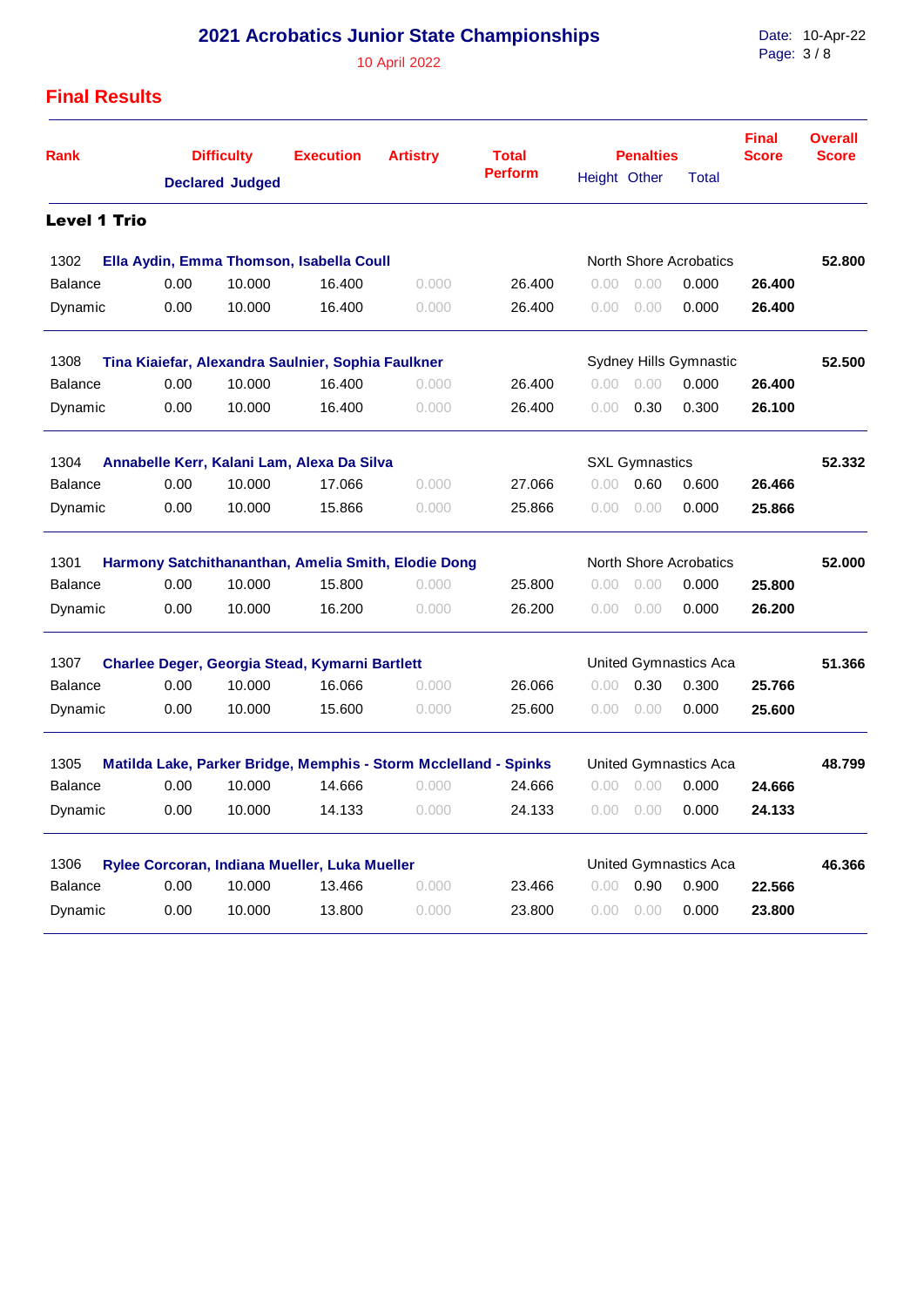10 April 2022

Date: 10-Apr-22 Page: 4 / 8

| <b>Rank</b>         |                                  | <b>Difficulty</b>                     | <b>Execution</b> | <b>Artistry</b> | <b>Total</b><br><b>Perform</b> |                | <b>Penalties</b>      |                        | <b>Final</b><br><b>Score</b> | <b>Overall</b><br><b>Score</b> |
|---------------------|----------------------------------|---------------------------------------|------------------|-----------------|--------------------------------|----------------|-----------------------|------------------------|------------------------------|--------------------------------|
|                     |                                  | <b>Declared Judged</b>                |                  |                 |                                | Height Other   |                       | <b>Total</b>           |                              |                                |
| <b>Level 2 Pair</b> |                                  |                                       |                  |                 |                                |                |                       |                        |                              |                                |
| 2013                | <b>Ivy Davie, Elysse Inggall</b> |                                       |                  |                 |                                |                |                       | Sydney Hills Gymnastic |                              | 56.133                         |
| <b>Balance</b>      | 0.00                             | 10.000                                | 17.933           | 0.000           | 27.933                         | 0.00           | 0.00                  | 0.000                  | 27.933                       |                                |
| Dynamic             | 0.00                             | 10.000                                | 18.200           | 0.000           | 28.200                         | $0.00^{\circ}$ | 0.00                  | 0.000                  | 28.200                       |                                |
| 2014                |                                  | <b>Tyla-Skye Maker, Loh Makayla</b>   |                  |                 |                                |                |                       | Sydney Hills Gymnastic |                              | 54.866                         |
| <b>Balance</b>      | 0.00                             | 10.000                                | 17.400           | 0.000           | 27.400                         | 0.00           | 0.00                  | 0.000                  | 27.400                       |                                |
| Dynamic             | 0.00                             | 10.000                                | 17.466           | 0.000           | 27.466                         | 0.00           | 0.00                  | 0.000                  | 27.466                       |                                |
| 2008                |                                  | <b>Samantha Hammond, Coco Calvert</b> |                  |                 |                                |                | <b>SXL Gymnastics</b> |                        |                              | 54.066                         |
| <b>Balance</b>      | 0.00                             | 10.000                                | 17.266           | 0.000           | 27.266                         | 0.00           | 0.00                  | 0.000                  | 27.266                       |                                |
| Dynamic             | 0.00                             | 10.000                                | 16.800           | 0.000           | 26.800                         | 0.00           | 0.00                  | 0.000                  | 26.800                       |                                |
| 2007                |                                  | Althea Ingrid Baron, Arianha Waters   |                  |                 |                                |                |                       | Sydney Gymnastics Ce   |                              | 53,800                         |
| <b>Balance</b>      | 0.00                             | 10.000                                | 16.400           | 0.000           | 26.400                         | 0.00           | 0.00                  | 0.000                  | 26.400                       |                                |
| Dynamic             | 0.00                             | 10.000                                | 17.400           | 0.000           | 27.400                         | 0.00           | 0.00                  | 0.000                  | 27.400                       |                                |
| 2003                |                                  | <b>Cienna Musa, Lacey Hilton</b>      |                  |                 |                                |                |                       | Sydney Gymnastics Ce   |                              | 53.266                         |
| <b>Balance</b>      | 0.00                             | 10.000                                | 16.533           | 0.000           | 26.533                         | 0.00           | 0.00                  | 0.000                  | 26.533                       |                                |
| Dynamic             | 0.00                             | 10.000                                | 16.733           | 0.000           | 26.733                         | 0.00           | 0.00                  | 0.000                  | 26.733                       |                                |
| 2501                | <b>Mitch Li, Migel Sherpa</b>    |                                       |                  |                 |                                |                |                       | Sydney Gymnastics Ce   |                              | 53.266                         |
| <b>Balance</b>      | 0.00                             | 10.000                                | 17.000           | 0.000           | 27,000                         | 0.00           | 0.00                  | 0.000                  | 27,000                       |                                |
| Dynamic             | 0.00                             | 10.000                                | 16.266           | 0.000           | 26.266                         | 0.00           | 0.00                  | 0.000                  | 26.266                       |                                |
| 2001                |                                  | Kate Sherman, Charlotte Yan           |                  |                 |                                |                |                       | North Shore Acrobatics |                              | 52.933                         |
| <b>Balance</b>      | 0.00                             | 10.000                                | 16.000           | 0.000           | 26.000                         | 0.00           | 0.00                  | 0.000                  | 26.000                       |                                |
| Dynamic             | 0.00                             | 10.000                                | 16.933           | 0.000           | 26.933                         | 0.00           | 0.00                  | 0.000                  | 26.933                       |                                |
| 2011                |                                  | Summer Brook, Anastasia Miller        |                  |                 |                                |                |                       | United Gymnastics Aca  |                              | 52.333                         |
| <b>Balance</b>      | 0.00                             | 10.000                                | 16.133           | 0.000           | 26.133                         | 0.00           | 0.00                  | 0.000                  | 26.133                       |                                |
| Dynamic             | 0.00                             | 10.000                                | 16.200           | 0.000           | 26.200                         | 0.00           | 0.00                  | 0.000                  | 26.200                       |                                |
| 2009                |                                  | Sarah Couroumah, Kaori Shima          |                  |                 |                                |                | <b>SXL Gymnastics</b> |                        |                              | 52.199                         |
| <b>Balance</b>      | 0.00                             | 10.000                                | 16.533           | 0.000           | 26.533                         | 0.00           | 0.00                  | 0.000                  | 26.533                       |                                |
| Dynamic             | 0.00                             | 10.000                                | 15.666           | 0.000           | 25.666                         | 0.00           | 0.00                  | 0.000                  | 25.666                       |                                |
| 2006                |                                  | Aesha Patel, Shree Bharat Padmani     |                  |                 |                                |                |                       | Sydney Gymnastics Ce   |                              | 52.133                         |
| <b>Balance</b>      | 0.00                             | 10.000                                | 16.733           | 0.000           | 26.733                         | 0.00           | 0.00                  | 0.000                  | 26.733                       |                                |
| Dynamic             | 0.00                             | 10.000                                | 15.400           | 0.000           | 25.400                         | 0.00           | 0.00                  | 0.000                  | 25.400                       |                                |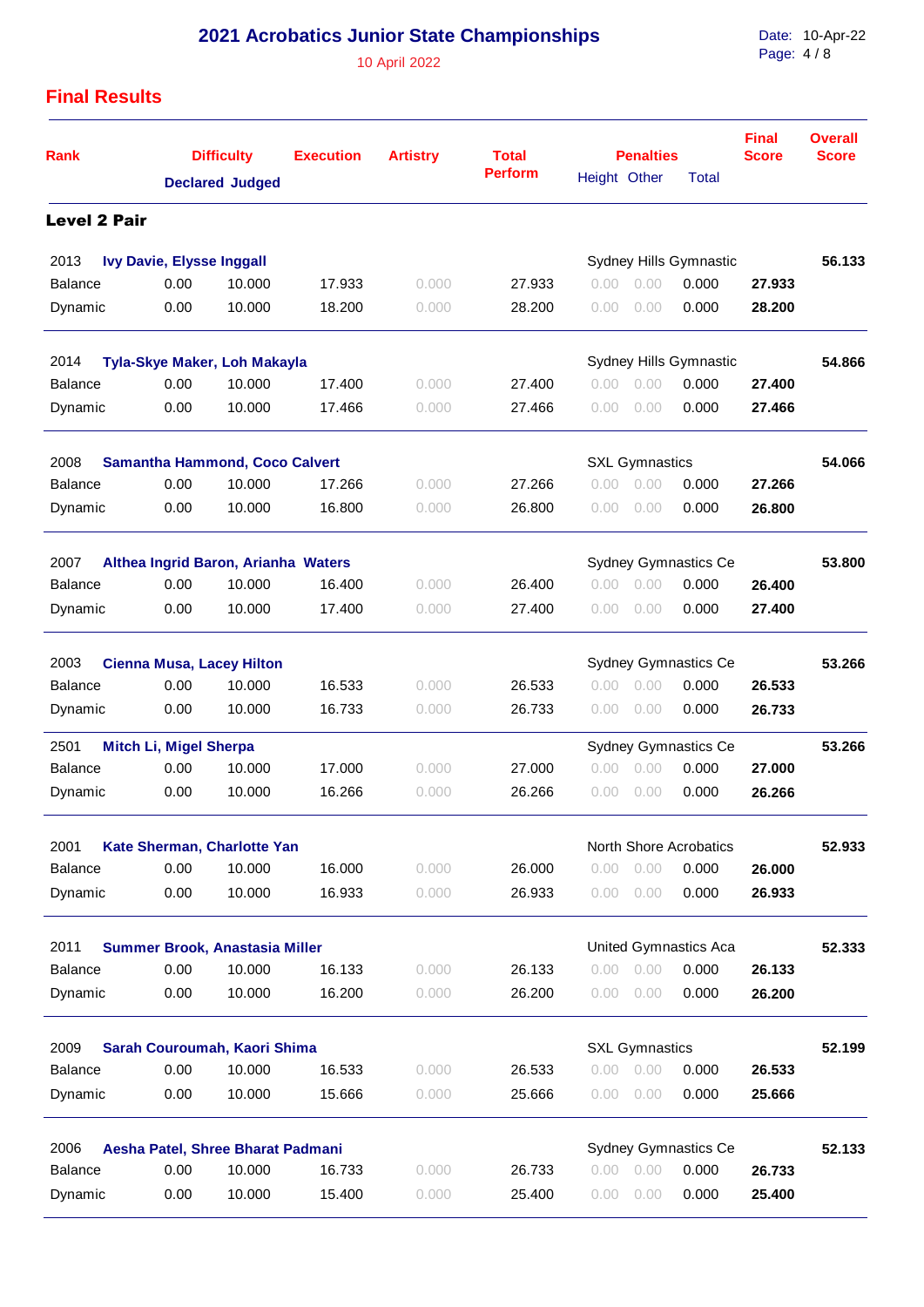10 April 2022

Date: 10-Apr-22 Page: 5 / 8

| <b>Rank</b>    |                                                          | <b>Difficulty</b>                   | <b>Execution</b> | <b>Artistry</b> | <b>Total</b>   | <b>Penalties</b> |            | <b>Final</b><br><b>Score</b> | <b>Overall</b><br><b>Score</b> |        |
|----------------|----------------------------------------------------------|-------------------------------------|------------------|-----------------|----------------|------------------|------------|------------------------------|--------------------------------|--------|
|                |                                                          | <b>Declared Judged</b>              |                  |                 | <b>Perform</b> | Height Other     |            | <b>Total</b>                 |                                |        |
| 2004           |                                                          | Tanisha Gupta, Krithika Navaranjan  |                  |                 |                |                  |            | <b>Sydney Gymnastics Ce</b>  |                                | 51.266 |
| <b>Balance</b> | 0.00                                                     | 10.000                              | 15.866           | 0.000           | 25.866         | 0.00             | 0.00       | 0.000                        | 25.866                         |        |
| Dynamic        | 0.00                                                     | 10.000                              | 15.400           | 0.000           | 25.400         | 0.00             | 0.00       | 0.000                        | 25.400                         |        |
| 2012           |                                                          | <b>Matilda Eades, Tayla Woodley</b> |                  |                 |                |                  |            | United Gymnastics Aca        |                                | 51.066 |
| <b>Balance</b> | 0.00                                                     | 10.000                              | 15.666           | 0.000           | 25.666         | 0.00             | 0.00       | 0.000                        | 25.666                         |        |
| Dynamic        | 0.00                                                     | 10.000                              | 15.400           | 0.000           | 25.400         | 0.00             | 0.00       | 0.000                        | 25.400                         |        |
| 2002           | Alishba Ali, Ivy Judge<br>Sydney Gymnastics Ce           |                                     |                  |                 |                |                  |            |                              |                                | 49.800 |
| <b>Balance</b> | 0.00                                                     | 10.000                              | 14.600           | 0.000           | 24.600         | 0.00             | 0.20       | 0.200                        | 24.400                         |        |
| Dynamic        | 0.00                                                     | 10.000                              | 15.400           | 0.000           | 25.400         | 0.00             | 0.00       | 0.000                        | 25.400                         |        |
| 2015           | Erika Hills, Kate Hills                                  |                                     |                  |                 |                |                  |            | <b>United Gymnastics Aca</b> |                                | 49.200 |
| <b>Balance</b> | 0.00                                                     | 10.000                              | 14.600           | 0.000           | 24.600         | 0.00             | 0.00       | 0.000                        | 24.600                         |        |
| Dynamic        | 0.00                                                     | 10.000                              | 14.600           | 0.000           | 24.600         | 0.00             | 0.00       | 0.000                        | 24.600                         |        |
| 2005           | <b>Tegan Stark, Sienna Farag</b><br>Sydney Gymnastics Ce |                                     |                  |                 |                |                  |            |                              |                                | 48.799 |
| <b>Balance</b> | 0.00                                                     | 10.000                              | 15.533           | 0.000           | 25.533         | 0.00             | 0.00       | 0.000                        | 25.533                         |        |
| Dynamic        | 0.00                                                     | 10.000                              | 13.266           | 0.000           | 23.266         | 0.00             | 0.00       | 0.000                        | 23.266                         |        |
| 2010           |                                                          | Elisabeth Vaessen, Darby Lydiate    |                  |                 |                |                  | PCYC Taree |                              |                                | 47.966 |
| <b>Balance</b> | 0.00                                                     | 10.000                              | 13.866           | 0.000           | 23.866         | 0.00             | 0.00       | 0.000                        | 23.866                         |        |
| Dynamic        | 0.00                                                     | 10.000                              | 14.200           | 0.000           | 24.200         | 0.00             | 0.10       | 0.100                        | 24.100                         |        |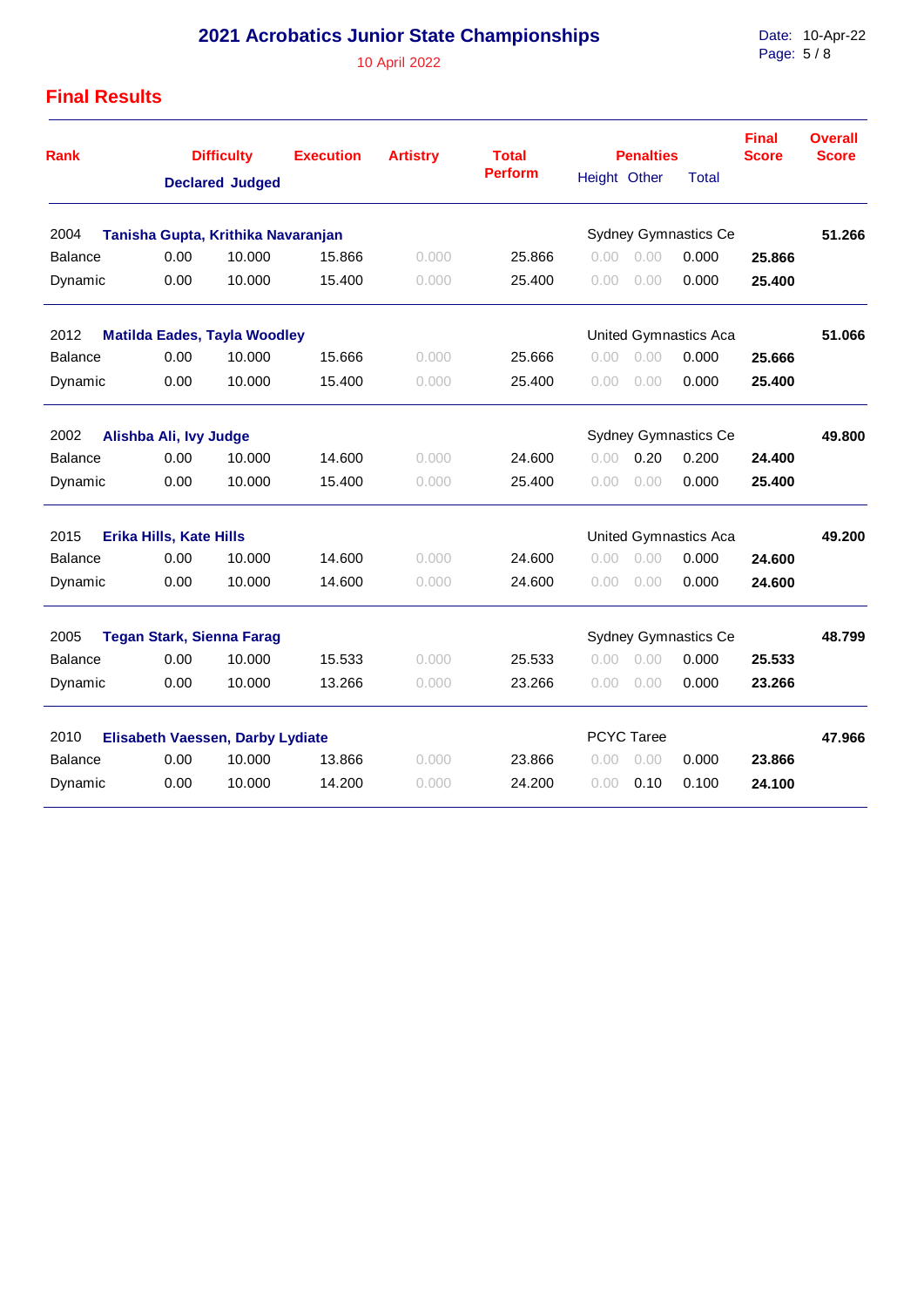10 April 2022

Date: 10-Apr-22 Page: 6 / 8

| <b>Rank</b>         |      | <b>Difficulty</b>      | <b>Execution</b>                                 | <b>Artistry</b> | <b>Total</b><br><b>Perform</b> | Height Other   | <b>Penalties</b>      | Total                       | <b>Final</b><br><b>Score</b> | <b>Overall</b><br><b>Score</b> |
|---------------------|------|------------------------|--------------------------------------------------|-----------------|--------------------------------|----------------|-----------------------|-----------------------------|------------------------------|--------------------------------|
|                     |      | <b>Declared Judged</b> |                                                  |                 |                                |                |                       |                             |                              |                                |
| <b>Level 2 Trio</b> |      |                        |                                                  |                 |                                |                |                       |                             |                              |                                |
| 2306                |      |                        | Duru Onal, Harriet Barnett, Ella Henderson       |                 |                                |                | <b>SXL Gymnastics</b> |                             |                              | 52.533                         |
| Balance             | 0.00 | 10.000                 | 16.400                                           | 0.000           | 26.400                         | 0.00           | 0.00                  | 0.000                       | 26.400                       |                                |
| Dynamic             | 0.00 | 10.000                 | 16.133                                           | 0.000           | 26.133                         | 0.00           | 0.00                  | 0.000                       | 26.133                       |                                |
| 2309                |      |                        | Mia Sagkol, Piper Hayman-Clarke, Tahlia Brown    |                 |                                |                |                       | Sydney Hills Gymnastic      |                              | 52.400                         |
| <b>Balance</b>      | 0.00 | 10.000                 | 16.600                                           | 0.000           | 26.600                         | $0.00^{\circ}$ | 0.00                  | 0.000                       | 26.600                       |                                |
| Dynamic             | 0.00 | 10.000                 | 15.800                                           | 0.000           | 25.800                         | 0.00           | 0.00                  | 0.000                       | 25,800                       |                                |
| 2302                |      |                        | Jessica Bonyiah, Alegra Fleita, Vrisha Patel     |                 |                                |                |                       | <b>Sydney Gymnastics Ce</b> |                              | 52.266                         |
| <b>Balance</b>      | 0.00 | 10.000                 | 16.666                                           | 0.000           | 26.666                         | 0.00           | 0.00                  | 0.000                       | 26.666                       |                                |
| Dynamic             | 0.00 | 10.000                 | 15.600                                           | 0.000           | 25.600                         | 0.00           | 0.00                  | 0.000                       | 25.600                       |                                |
| 2308                |      |                        | Macey Greentree, Tahlia McGuire, Mikaela Parsons |                 |                                |                |                       | United Gymnastics Aca       |                              | 52.266                         |
| <b>Balance</b>      | 0.00 | 10.000                 | 16.400                                           | 0.000           | 26.400                         | 0.00           | 0.00                  | 0.000                       | 26.400                       |                                |
| Dynamic             | 0.00 | 10.000                 | 15.866                                           | 0.000           | 25.866                         | 0.00           | 0.00                  | 0.000                       | 25.866                       |                                |
| 2305                |      |                        | Lily Stewart, Claire Jiang, Harmony Browne       |                 |                                |                |                       | Sydney Gymnastics Ce        |                              | 52.199                         |
| <b>Balance</b>      | 0.00 | 10.000                 | 16.266                                           | 0.000           | 26.266                         | 0.00           | 0.00                  | 0.000                       | 26.266                       |                                |
| Dynamic             | 0.00 | 10.000                 | 15.933                                           | 0.000           | 25.933                         | 0.00           | 0.00                  | 0.000                       | 25.933                       |                                |
| 2303                |      |                        | Zaisha Haq, Maria Beshay, Elizabeth Portelli     |                 |                                |                |                       | <b>Sydney Gymnastics Ce</b> |                              | 49.566                         |
| <b>Balance</b>      | 0.00 | 10.000                 | 15.266                                           | 0.000           | 25.266                         | 0.00           | 0.00                  | 0.000                       | 25.266                       |                                |
| Dynamic             | 0.00 | 10.000                 | 14.400                                           | 0.000           | 24.400                         | 0.00           | 0.10                  | 0.100                       | 24.300                       |                                |
| 2304                |      |                        | <b>Charlotte Great, Jiya Barot, Jess Nichols</b> |                 |                                |                |                       | Sydney Gymnastics Ce        |                              | 49.066                         |
| <b>Balance</b>      | 0.00 | 10.000                 | 14.933                                           | 0.000           | 24.933                         |                | $0.00 \quad 0.00$     | 0.000                       | 24.933                       |                                |
| Dynamic             | 0.00 | 10.000                 | 14.133                                           | 0.000           | 24.133                         | 0.00           | 0.00                  | 0.000                       | 24.133                       |                                |
| 2301                |      |                        | Norishma Nadan, Mahi Patel, Amelia Hernandez     |                 |                                |                |                       | Sydney Gymnastics Ce        |                              | 48.699                         |
| <b>Balance</b>      | 0.00 | 10.000                 | 14.666                                           | 0.000           | 24.666                         | 0.00           | 0.00                  | 0.000                       | 24.666                       |                                |
| Dynamic             | 0.00 | 10.000                 | 14.133                                           | 0.000           | 24.133                         | 0.00           | 0.10                  | 0.100                       | 24.033                       |                                |
| 2307                |      |                        | <b>Madison Davies, Lily Miller, Chloe Brady</b>  |                 |                                |                | <b>PCYC Taree</b>     |                             |                              | 48.532                         |
| <b>Balance</b>      | 0.00 | 10.000                 | 15.266                                           | 0.000           | 25.266                         | 0.00           | 0.00                  | 0.000                       | 25.266                       |                                |
| Dynamic             | 0.00 | 10.000                 | 13.266                                           | 0.000           | 23.266                         | 0.00           | 0.00                  | 0.000                       | 23.266                       |                                |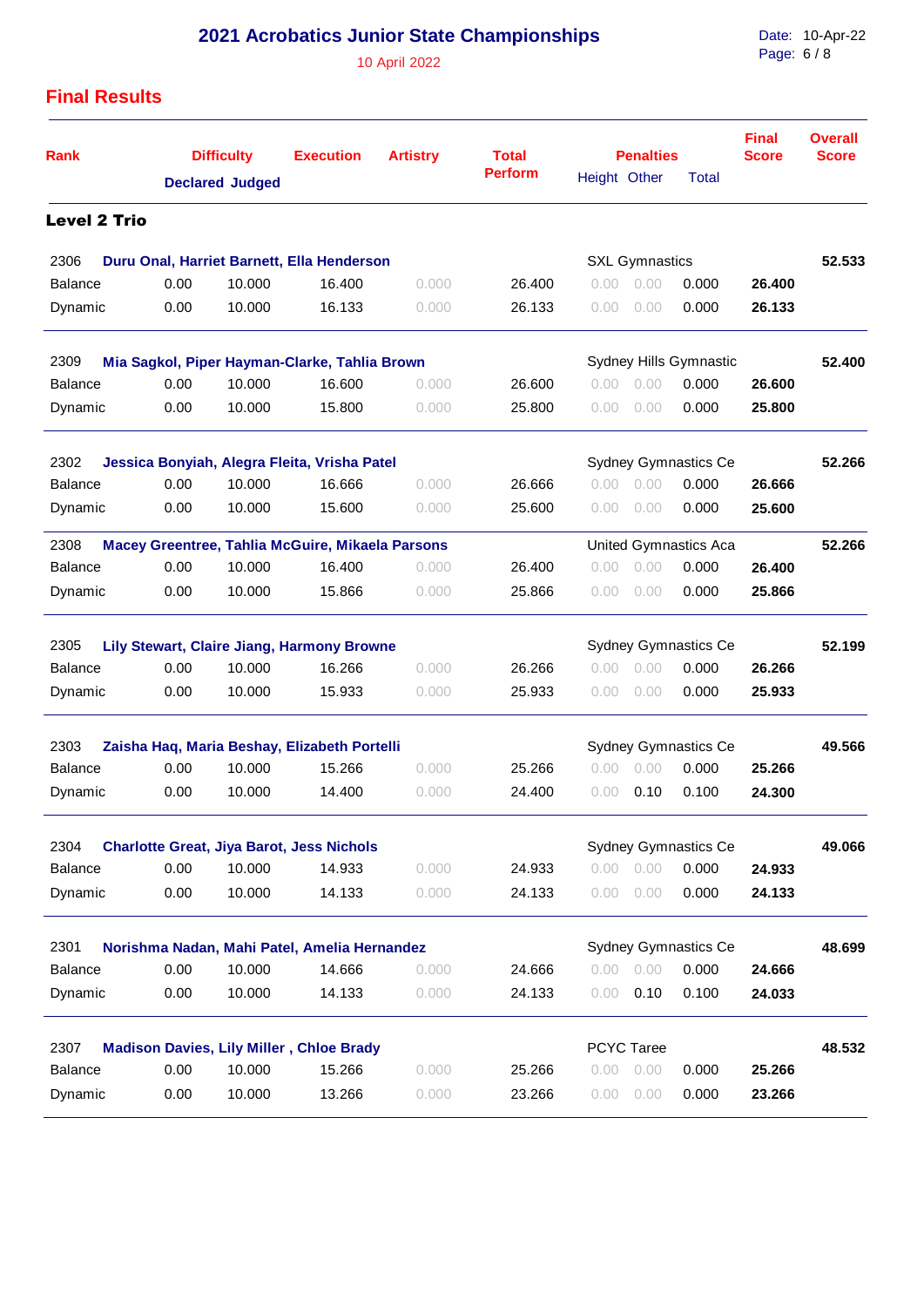10 April 2022

Date: Page: 10-Apr-22 7 / 8

| <b>Rank</b>                                   |                                                             | <b>Difficulty</b>      | <b>Execution</b> | <b>Artistry</b> | <b>Total</b>   |              | <b>Penalties</b>      |                        | <b>Final</b><br><b>Score</b> | <b>Overall</b><br><b>Score</b> |
|-----------------------------------------------|-------------------------------------------------------------|------------------------|------------------|-----------------|----------------|--------------|-----------------------|------------------------|------------------------------|--------------------------------|
|                                               |                                                             | <b>Declared Judged</b> |                  |                 | <b>Perform</b> | Height Other |                       | <b>Total</b>           |                              |                                |
| <b>Level 3 Pair</b>                           |                                                             |                        |                  |                 |                |              |                       |                        |                              |                                |
| 3002                                          | <b>Caitlin Choi, Joelle Lee</b>                             |                        |                  |                 |                |              | <b>SXL Gymnastics</b> |                        |                              | 55.200                         |
| <b>Balance</b>                                | 0.00                                                        | 10.000                 | 17.600           | 0.000           | 27.600         | 0.00         | 0.00                  | 0.000                  | 27.600                       |                                |
| Dynamic                                       | 0.00                                                        | 10.000                 | 17.600           | 0.000           | 27.600         | 0.00         | 0.00                  | 0.000                  | 27.600                       |                                |
| 3501                                          | <b>Hamish Brumley, Claudia Coull</b>                        |                        |                  |                 |                |              |                       | North Shore Acrobatics |                              | 53.832                         |
| <b>Balance</b>                                | 0.00                                                        | 10.000                 | 16.466           | 0.000           | 26.466         | 0.00         | 0.30                  | 0.300                  | 26.166                       |                                |
| Dynamic                                       | 0.00                                                        | 10.000                 | 17.666           | 0.000           | 27.666         | 0.00         | 0.00                  | 0.000                  | 27.666                       |                                |
| 3005                                          | <b>Hollie Sullivan, Chloe Boyd</b><br>United Gymnastics Aca |                        |                  |                 |                |              |                       |                        | 53.199                       |                                |
| <b>Balance</b>                                | 0.00                                                        | 10.000                 | 16.666           | 0.000           | 26.666         | 0.00         | 0.00                  | 0.000                  | 26.666                       |                                |
| Dynamic                                       | 0.00                                                        | 10.000                 | 16.533           | 0.000           | 26.533         | 0.00         | 0.00                  | 0.000                  | 26.533                       |                                |
| 3502                                          | <b>Liam Castellas, Hailey Tinyou</b>                        |                        |                  |                 |                |              | <b>SXL Gymnastics</b> |                        | 52.133                       |                                |
| <b>Balance</b>                                | 0.00                                                        | 10.000                 | 16.800           | 0.000           | 26.800         | 0.00         | 0.00                  | 0.000                  | 26.800                       |                                |
| Dynamic                                       | 0.00                                                        | 9.000                  | 17.333           | 0.000           | 26.333         | 0.00         | 1.00                  | 1.000                  | 25.333                       |                                |
| 3001<br><b>Paige Horsnell, Olivia Bennett</b> |                                                             |                        |                  |                 |                |              |                       | Sydney Gymnastics Ce   |                              | 49.733                         |
| <b>Balance</b>                                | 0.00                                                        | 10.000                 | 16.600           | 0.000           | 26.600         | 0.00         | 0.30                  | 0.300                  | 26.300                       |                                |
| Dynamic                                       | 0.00                                                        | 10.000                 | 13.733           | 0.000           | 23.733         | 0.00         | 0.30                  | 0.300                  | 23.433                       |                                |
| 3003                                          | <b>Emily Burge, Darcy Miller</b>                            |                        |                  |                 |                |              | <b>PCYC Taree</b>     |                        | 48.766                       |                                |
| <b>Balance</b>                                | 0.00                                                        | 10.000                 | 15.800           | 0.000           | 25.800         | 0.00         | 0.30                  | 0.300                  | 25.500                       |                                |
| Dynamic                                       | 0.00                                                        | 10.000                 | 13.266           | 0.000           | 23.266         | 0.00         | 0.00                  | 0.000                  | 23.266                       |                                |